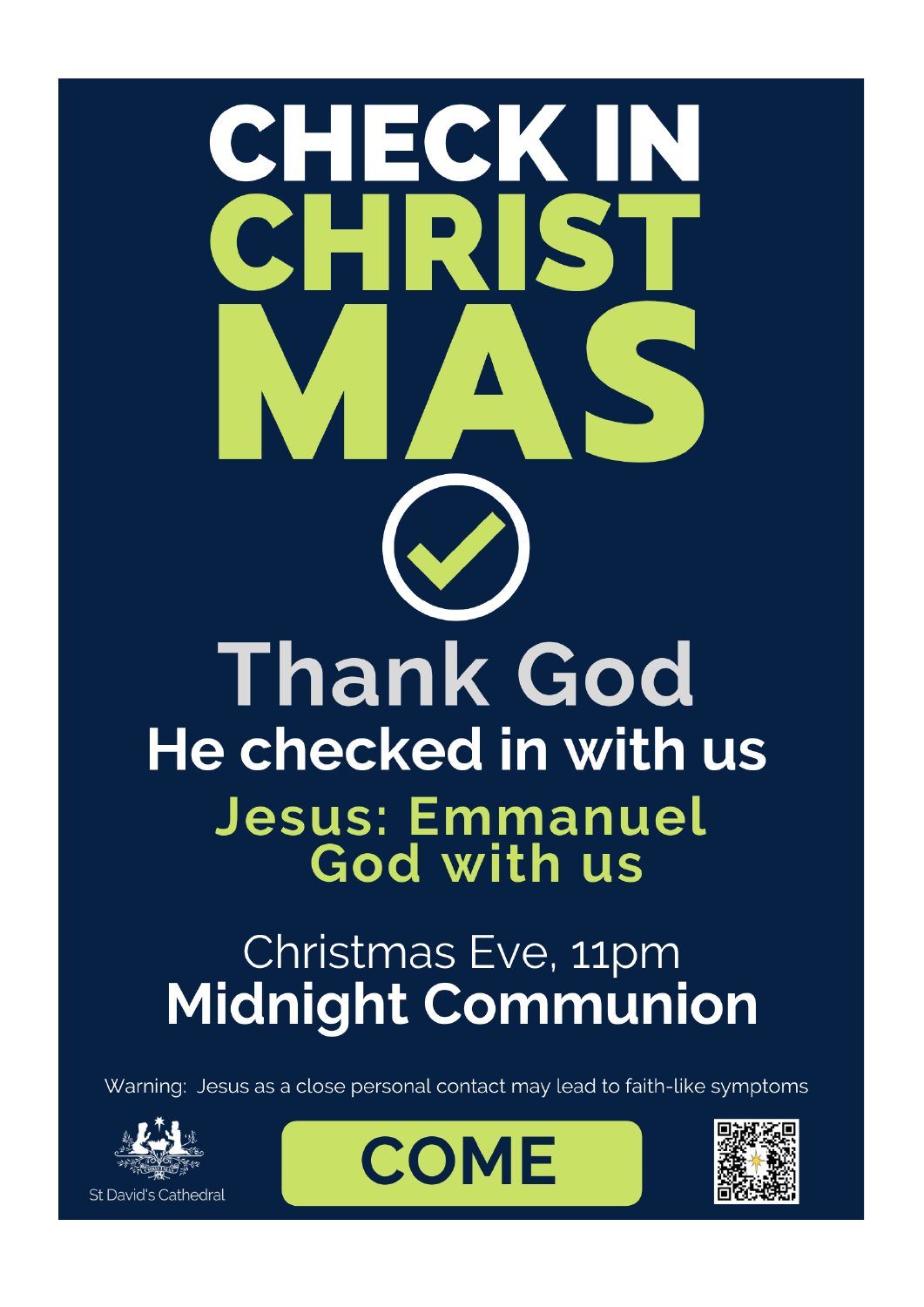#### Please be aware of the step when entering and exiting the pews.

### Introduction

*Cathedral in darkness, the Christmas Candle is lit in the Nave Sanctuary. The Dean says* In the beginning was the Word, and the Word was with God, and the Word was God. He was in the beginning with God. All things came into being through him, and without him not one thing came into being. What has come into being in him was life, and the life was the light of all people. The light shines in the darkness, and the darkness did not overcome it. *John 1:1-5*

*All other candles are then lit from the Christmas Candle.* 

*Please light the candles of those around you. The Nativity Scene is illuminated.* And the Word became flesh and lived among us, and we have seen his glory, the glory as of a father's only son, full of grace and truth. From his fullness we have all received, grace upon grace. *John 1:14, 16*

#### *The Choir only sings*

Silent night, holy night: All is calm, all is bright. Round the virgin mother and child, Holy infant so tender and mild, Sleep in heavenly peace, Sleep in heavenly peace.

#### *All sing*

Silent night, holy night: Shepherds quake at the sight; Glories stream from heaven afar, Heavenly hosts sing 'Alleluia'; Christ the Saviour is born, Christ the Saviour is born.

Silent night, holy night: Wondrous star, lend your light; With the angels let us sing Alleluia to our King; Christ our Saviour is born, Christ our Saviour is born.

> *AHB 236 Text: Joseph Mohr, tr. John F. Young Music: Franz Grüber*

### The Dedication of the Christmas Crib

The angel announced good news. "Today in the city of David a Saviour is born to you: He is Christ the Lord. You will find a baby wrapped in cloths and lying in a manger." The shepherds said "Let us see this which the Lord has told us about."

*The Dean dedicates the nativity scene saying*

In the name of the Father, the Son and the Holy Spirit, we dedicate this Christmas Crib, as a visual symbol of the great love and the great humility of Jesus Christ your Son: who for us and for our salvation came down from heaven, was incarnate of the Holy Spirit and the Virgin Mary and became truly human and so was God with us.

Bless all who see it that they may join the shepherds in worship of their Saviour whom with you and the Holy Spirit be all honour, majesty, glory and worship, now and for ever.

**Glory to God in the highest and on earth peace to all on whom his favour rests. Amen.**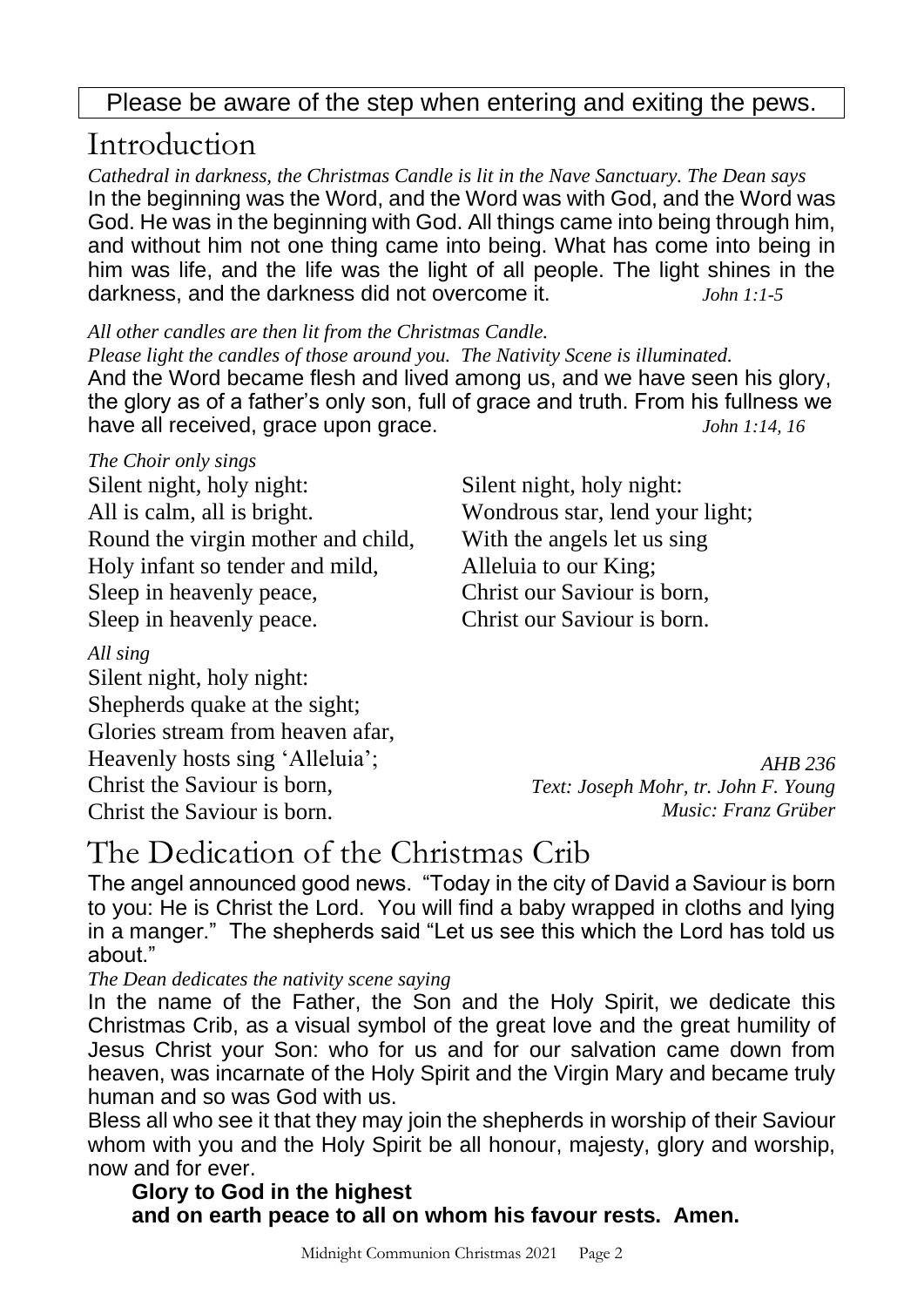### Processional Hymn: While Shepherds watched

*AHB 223 Text: Nahum Tate Music: Winchester Old (from Este's Psalter, 1592) As the lights come on, please extinguish your candle and pass to the sides-people.*

While shepherds watched their flocks by night All seated on the ground, The angel of the Lord came down And glory shone around.

'Fear not,' said he (for mighty dread Had seized their troubled mind) 'Glad tidings of great joy I bring To you and all mankind.

'To you in David's town this day Is born of David's line A Saviour, who is Christ the Lord. And this shall be the sign;

'The heavenly babe you there shall find To human view displayed, All meanly wrapped in swaddling clothes And in a manger laid.'

Thus spake the Seraph, and forthwith Appeared a shining throng Of angels praising God, who thus Addressed their joyful song;

'All glory be to God on high, And on the earth be peace! Goodwill henceforth from heaven to men Begin and never cease.

### Gathering in God's name

*The Celebrant welcomes all to the Cathedral and says* The people who walked in darkness have seen a great light; for to us a child is born, to us a son is given.

The Lord be with you **and also with you.**

### The Prayer of Preparation *Please sit or kneel.*

#### *The Deacon says*

**Almighty God, to whom all hearts are open, all desires known, and from whom no secrets are hidden: cleanse the thoughts of our hearts by the inspiration of your Holy Spirit, that we may perfectly love you, and worthily magnify your holy name, through Christ our Lord. Amen.**

# The Confession and Absolution

#### *The Deacon says*

Christ the grace of God has dawned upon the world with healing for all.

*The Choir sings the Kyrie eleison*

**'Lord have mercy, Christ have mercy, Lord have mercy.'**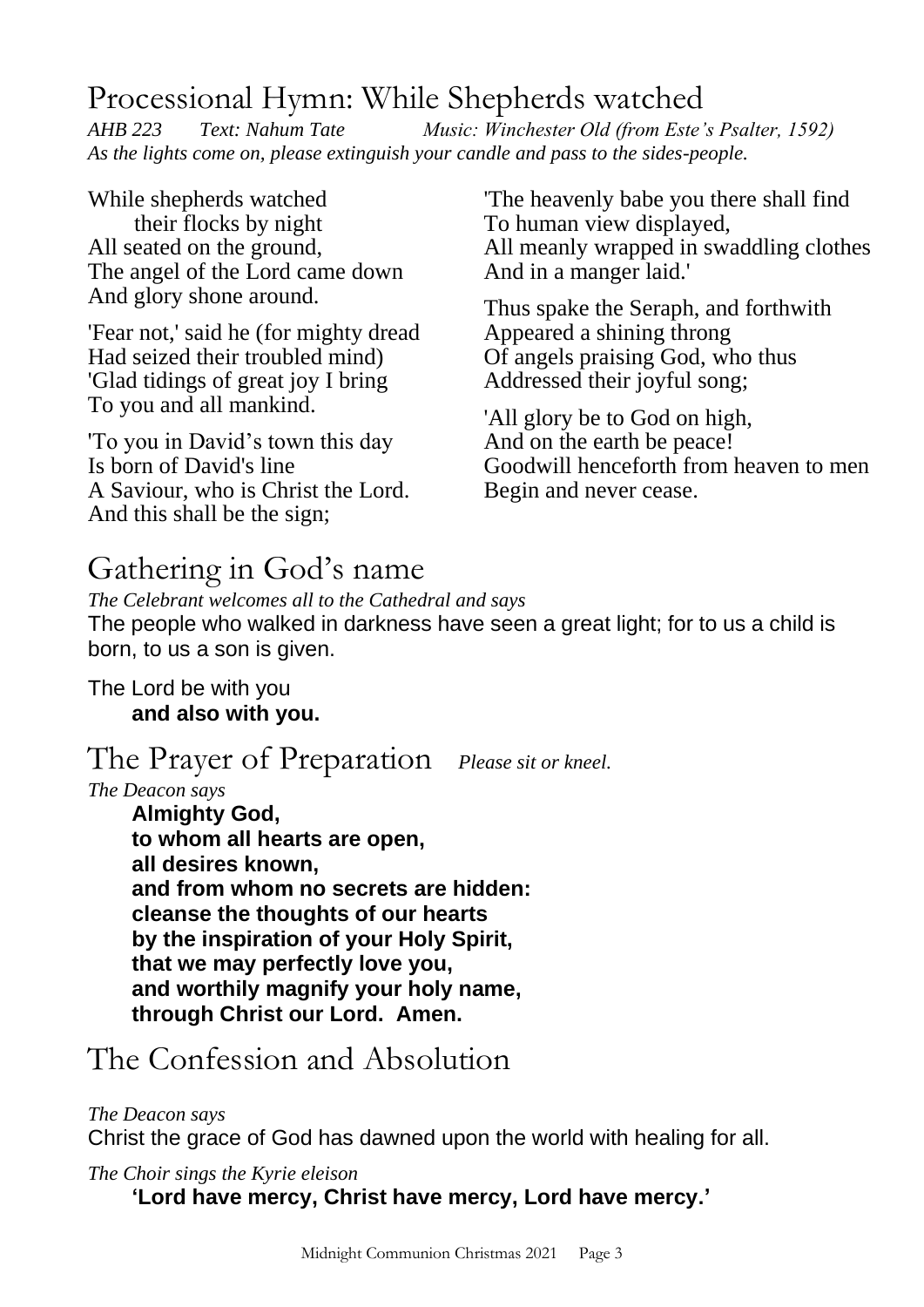*After a short pause for reflection, the Deacon continues*

Let us bring our weaknesses and infirmities to Him, confessing our sins in penitence and faith.

**Merciful God, our maker and our judge, we have sinned against you in thought, word and deed, and in what we have failed to do: we have not loved you with our whole heart; we have not loved our neighbours as ourselves; we repent, and are sorry for all our sins. Father, forgive us. Strengthen us to love and obey you in newness of life; through Jesus Christ our Lord. Amen.**

#### *The Celebrant pronounces the Absolution*

Almighty God, who has promised forgiveness to all who turn to Him in faith: pardon you and set you free from all your sins, strengthen you in all goodness and keep you in eternal life, through Jesus Christ our Lord. **Amen**.

*The congregation stands as the Choir sings the Gloria.*

**Glory to God in the highest, and peace to God's people on earth. Lord God, heavenly King, almighty God and Father, we worship you, we give you thanks, we praise you for your glory. Lord Jesus Christ, only Son of the Father, Lord God, Lamb of God, you take away the sin of the world: have mercy on us; you are seated at the right hand of the Father: receive our prayer. For you alone are the Holy One, you alone are the Lord, you alone are the Most High, Jesus Christ, with the Holy Spirit, in the glory of God the Father. Amen.**

### The Collect for Christmas Night

#### *The Celebrant prays,*

Eternal God, who made this most holy night to shine with the brightness of your one true light: bring us, who have known the revelation of that light on earth, to see the radiance of your heavenly glory; through Jesus Christ our Lord. **Amen**.

*The people sit for the readings.*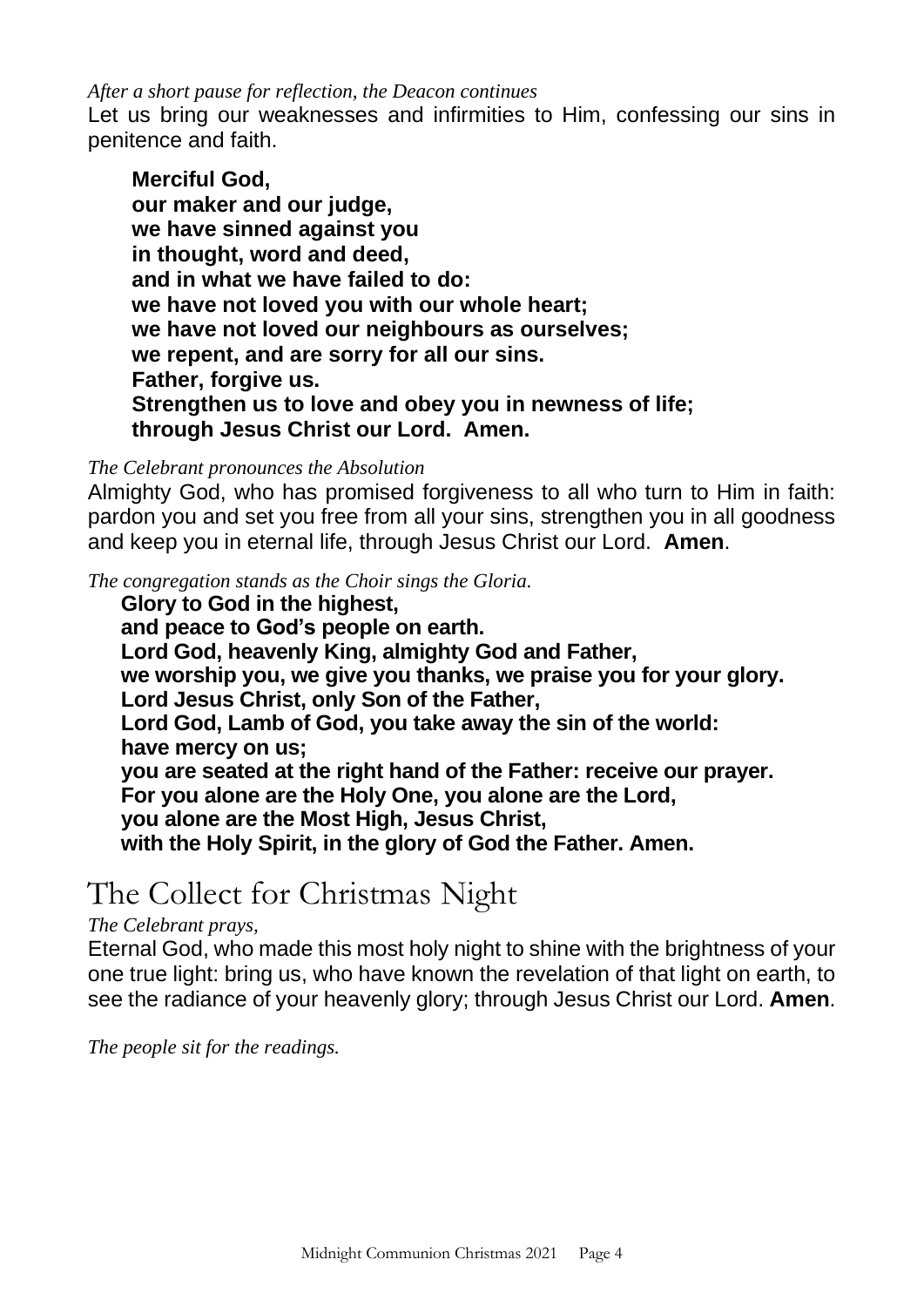# Old Testament Reading Isaiah 9:2-7

The people who walked in darkness have seen a great light; those who lived in a land of deep darkness - on them light has shined.  $3$ You have multiplied the nation, you have increased its joy; they rejoice before you as with joy at the harvest, as people exult when dividing plunder.

<sup>4</sup>For the yoke of their burden, and the bar across their shoulders, the rod of their oppressor, you have broken as on the day of Midian. <sup>5</sup>For all the boots of the tramping warriors and all the garments rolled in blood shall be burned as fuel for the fire.

<sup>6</sup>For a child has been born for us, a son given to us; authority rests upon his shoulders; and he is named Wonderful Counsellor, Mighty God, Everlasting Father, Prince of Peace. <sup>7</sup>His authority shall grow continually, and there shall be endless peace for the throne of David and his kingdom. He will establish and uphold it with justice and with righteousness from this time onwards and for evermore. The zeal of the Lord of hosts will do this.

Hear the Word of the Lord.

#### **Thanks be to God.**

Psalm 96 *Sung by the Choir*

*O SING unto the Lord a new song : sing unto the Lord, all the whole earth.*

*<sup>2</sup> Sing unto the Lord, and praise his Name : be telling of his salvation from day to day.* 

*<sup>3</sup>Declare his honour unto the heathen and his wonders unto all people.* 

*<sup>4</sup>For the Lord is great, and cannot worthily be praised : he is more to be feared than all gods.* 

*<sup>5</sup>As for all the gods of the heathen, they are but idols : but it is the Lord that made the heavens.* 

*<sup>6</sup> Glory and worship are before him power and honour are in his sanctuary.* 

*<sup>7</sup>Ascribe unto the Lord, O ye kindreds of the people : ascribe unto the Lord worship and power.* 

*<sup>8</sup>Ascribe unto the Lord the honour due unto his Name : bring presents, and come into his courts.* 

*<sup>9</sup> O worship the Lord in the beauty of holiness : let the whole earth stand in awe of him.* 

*<sup>10</sup> Tell it out among the heathen that the Lord is King :* 

 *and that it is he who hath made the round world so fast that it cannot be moved; and how that he shall judge the people righteously.* 

*<sup>11</sup> Let the heavens rejoice, and let the earth be glad : let the sea make a noise, and all that therein is.* 

*<sup>12</sup> Let the field be joyful, and all that is in it : then shall all the trees of the wood rejoice before the Lord.* 

*<sup>13</sup>For he cometh, for he cometh to judge the earth :* 

 *and with righteousness to judge the world, and the people with his truth.*

### The Epistle Titus 2: 11-14

For the grace of God has appeared, bringing salvation to all, <sup>12</sup>training us to renounce impiety and worldly passions, and in the present age to live lives that are self-controlled, upright, and godly, <sup>13</sup>while we wait for the blessed hope and the manifestation of the glory of our great God and Saviour, Jesus Christ. <sup>14</sup>He it is who gave himself for us that he might redeem us from all iniquity and purify for himself a people of his own who are zealous for good deeds.

Hear the Word of the Lord **Thanks be to God.**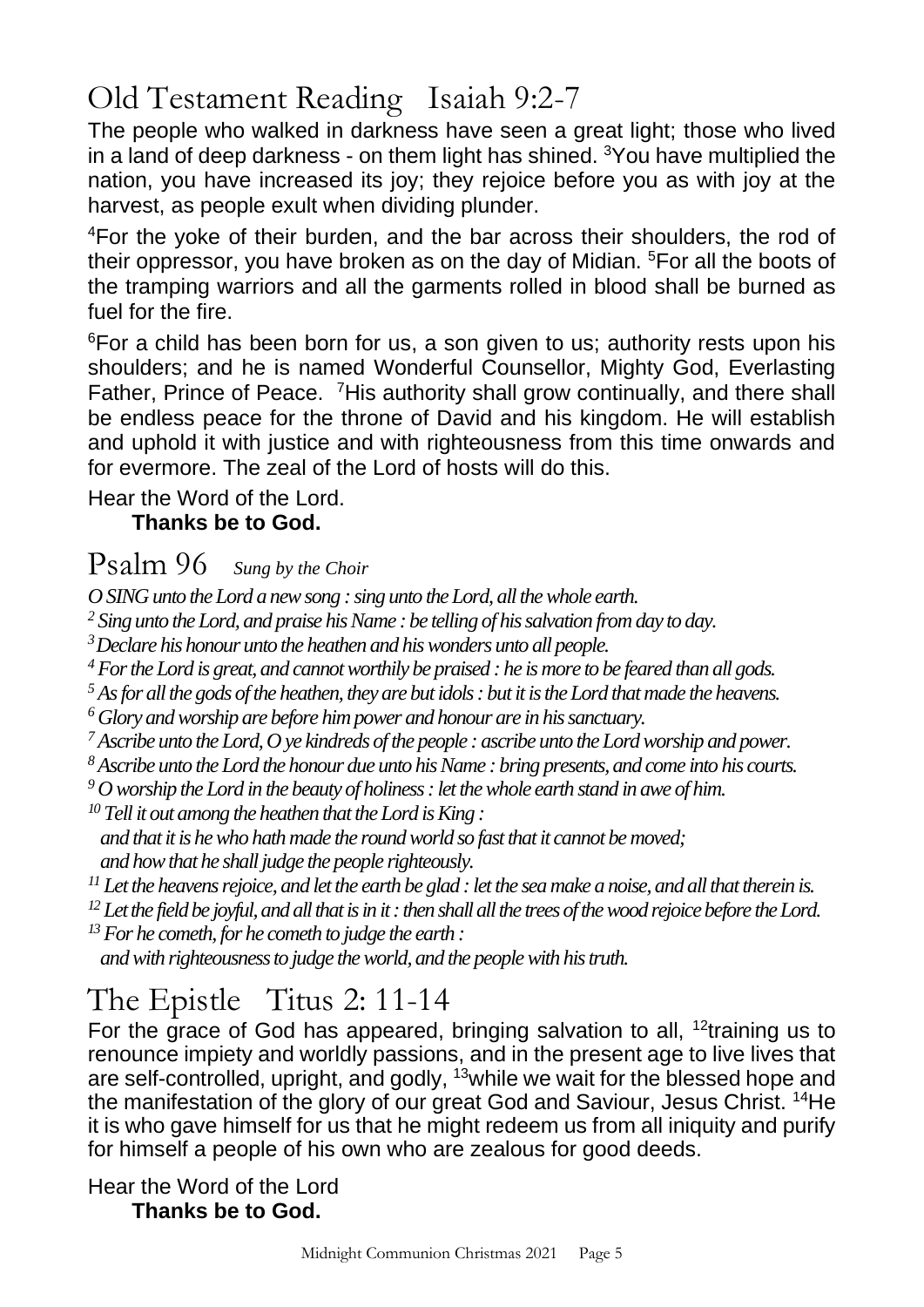# Gradual Hymn: O Little Town of Bethlehem

*Carols for Choirs 1 (27) Words: Bishop Phillips Brooks Music: English trad, arr. Vaughan Williams*

O little town of Bethlehem, How still we see thee lie! Above thy deep and dreamless sleep The silent stars go by: Yet in thy dark streets shineth The everlasting light; The hopes and fears of all the years Are met in thee tonight.

O morning stars, together Proclaim the holy birth, And praises sing to God the King, And peace to men on earth. For Christ is born of Mary; And, gathered all above, While mortals sleep, the angels keep Their watch of wondering love.

How silently, how silently, The wondrous gift is giv'n! So God imparts to human hearts The blessings of his heav'n. No ear may hear his coming; But in this world of sin, Where meek souls will receive him, still The dear Christ enters in.

O holy Child of Bethlehem, Descend to us, we pray; Cast out our sin, and enter in, Be born in us today. We hear the Christmas angels The great glad tidings tell: O come to us, abide with us, Our Lord Emmanuel.

### Gospel Acclamation

*The people join before and after with*



Good News and great joy to all the world: today is born a Saviour, Christ the Lord.

# The Holy Gospel Luke 2:1-14

#### The Lord be with you **and also with you**

The Gospel of our Lord Jesus Christ according to Luke chapter 2, beginning at verse 1 **Glory to you, Lord Jesus Christ.**

In those days a decree went out from Emperor Augustus that all the world should be registered. <sup>2</sup>This was the first registration and was taken while Quirinius was governor of Syria. <sup>3</sup>All went to their own towns to be registered. <sup>4</sup> Joseph also went from the town of Nazareth in Galilee to Judea, to the city of David called Bethlehem, because he was descended from the house and family of David. <sup>5</sup>He went to be registered with Mary, to whom he was engaged and who was expecting a child.  $6$ While they were there, the time came for her to deliver her child. <sup>7</sup>And she gave birth to her firstborn son and wrapped him in bands of cloth, and laid him in a manger, because there was no place for them in the inn.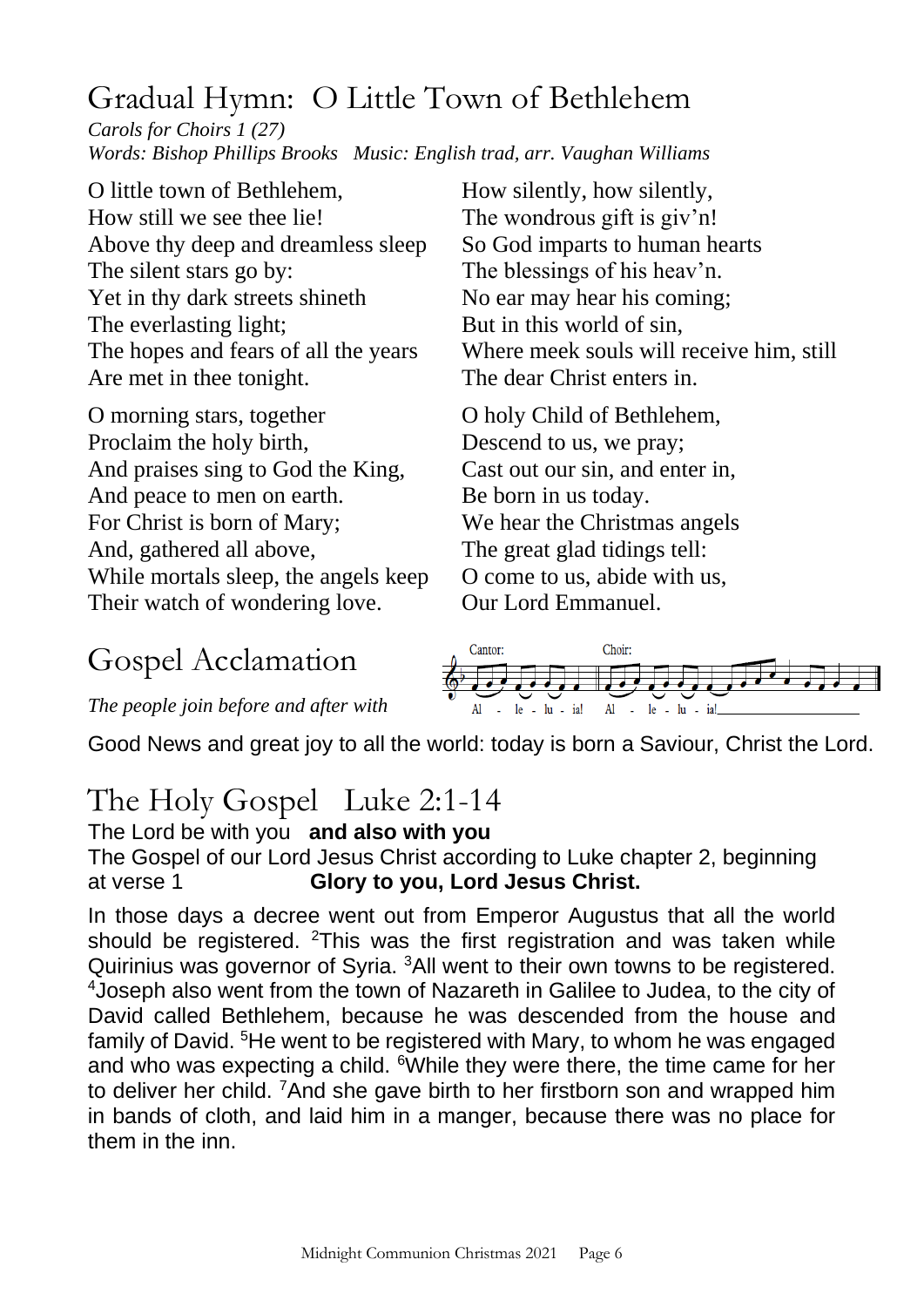In that region there were shepherds living in the fields, keeping watch over their flock by night. <sup>9</sup>Then an angel of the Lord stood before them, and the glory of the Lord shone around them, and they were terrified.

<sup>10</sup>But the angel said to them, 'Do not be afraid; for see—I am bringing you good news of great joy for all the people: <sup>11</sup>to you is born this day in the city of David a Saviour, who is the Messiah, the Lord. <sup>12</sup>This will be a sign for you: you will find a child wrapped in bands of cloth and lying in a manger.' <sup>13</sup>And suddenly there was with the angel a multitude of the heavenly host, praising God and saying, <sup>14</sup>'Glory to God in the highest heaven, and on earth peace among those whom he favours!

This is the Gospel of the Lord

**Praise to you, Lord Jesus Christ.**

The Sermon

The Creed *All stand*

**We believe in one God, the Father, the Almighty, maker of heaven and earth, of all that is, seen and unseen. We believe in one Lord, Jesus Christ, the only Son of God, eternally begotten of the Father, God from God, Light from Light, true God from true God, begotten, not made, of one Being with the Father; through Him all things were made. For us and for our salvation He came down from heaven, was incarnate of the Holy Spirit and the Virgin Mary and became truly human. For our sake He was crucified under Pontius Pilate; He suffered death and was buried. On the third day He rose again in accordance with the scriptures; He ascended into heaven and is seated at the right hand of the Father. He will come again in glory to judge the living and the dead, and His kingdom will have no end. We believe in the Holy Spirit, the Lord, the giver of life, who proceeds from the Father and the Son, who with the Father and the Son is worshipped and glorified, who has spoken through the prophets. We believe in one holy catholic and apostolic Church. We acknowledge one baptism for the forgiveness of sins. We look for the resurrection of the dead, and the life of the world to come. Amen.**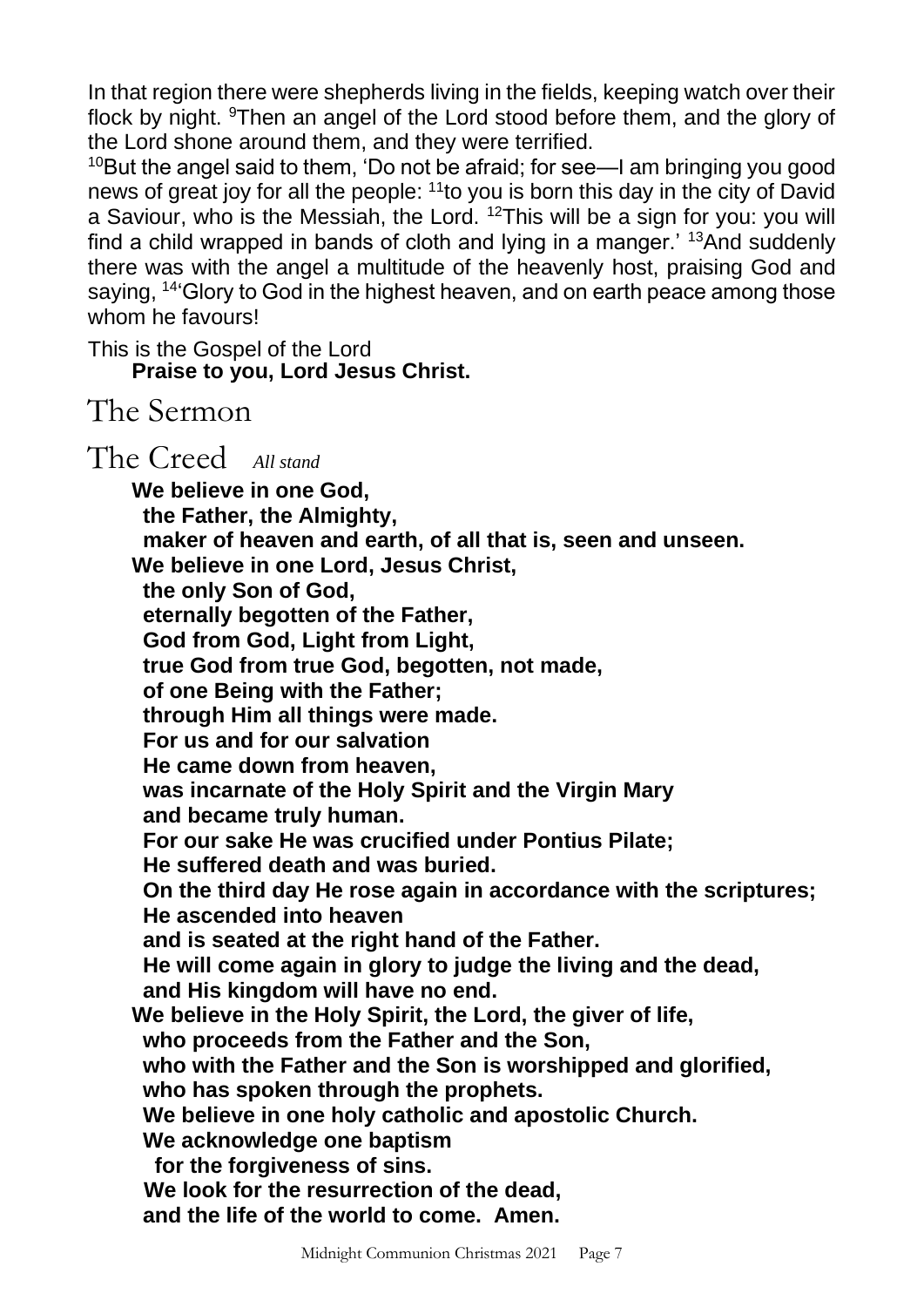# The Prayers

#### *The people sit or kneel for the prayers*

Eternal God, your Word brings everything into being, and in your grace we are adopted as your children. Teach us to honour and respect your image in all people. Your light shines in the darkness and nothing can overcome it. God with us

#### **bring your peace on earth.**

Word of life, you inspire prophets to tell of your wonders and call your people to walk in your ways. Guide the steps of those who sit in government. Bring justice and peace for the good of your whole creation.

### God with us

#### **bring your peace on earth.**

Spirit of truth and wisdom, you bring hope to birth and lighten the hearts of all who call on you. May this celebration of our Saviour's birth renew within us the good news of your gift.

God with us

#### **bring your peace on earth.**

Blessed Lord, shine your light on all who walk in darkness; any for whom this season heightens distress. We pray for all in need, for the sick and suffering for the anxious and the grieving.

God with us

#### **bring your peace on earth.**

Lord, you restore all things to yourself. We thank you for your promise of new life. With the whole host of heaven, we sing your praises and exalt your name.

As you taught us we are confident to pray.

#### **Our Father in heaven, hallowed be your Name, your kingdom come, your will be done on earth as in heaven. Give us today our daily bread.**

**Forgive us our sins as we forgive those who sin against us.**

**Save us from the time of trial and deliver us from evil.**

**For the kingdom, the power and the glory**

**are yours now and for ever. Amen.**

### The Peace

*The people stand for the greeting of peace led by the Celebrant.*

Unto us a child is born, to us a Son is given; and His name is called Wonderful Counsellor, Mighty God, Prince of Peace, Emmanuel, God with us.

#### **Glory to God in highest**

#### **and on earth peace to those whom he favours.**

The peace of the Lord be always with you.

#### **And also with you.**

*Please share a greeting of peace with those nearby.*

Please do not move around the building during this time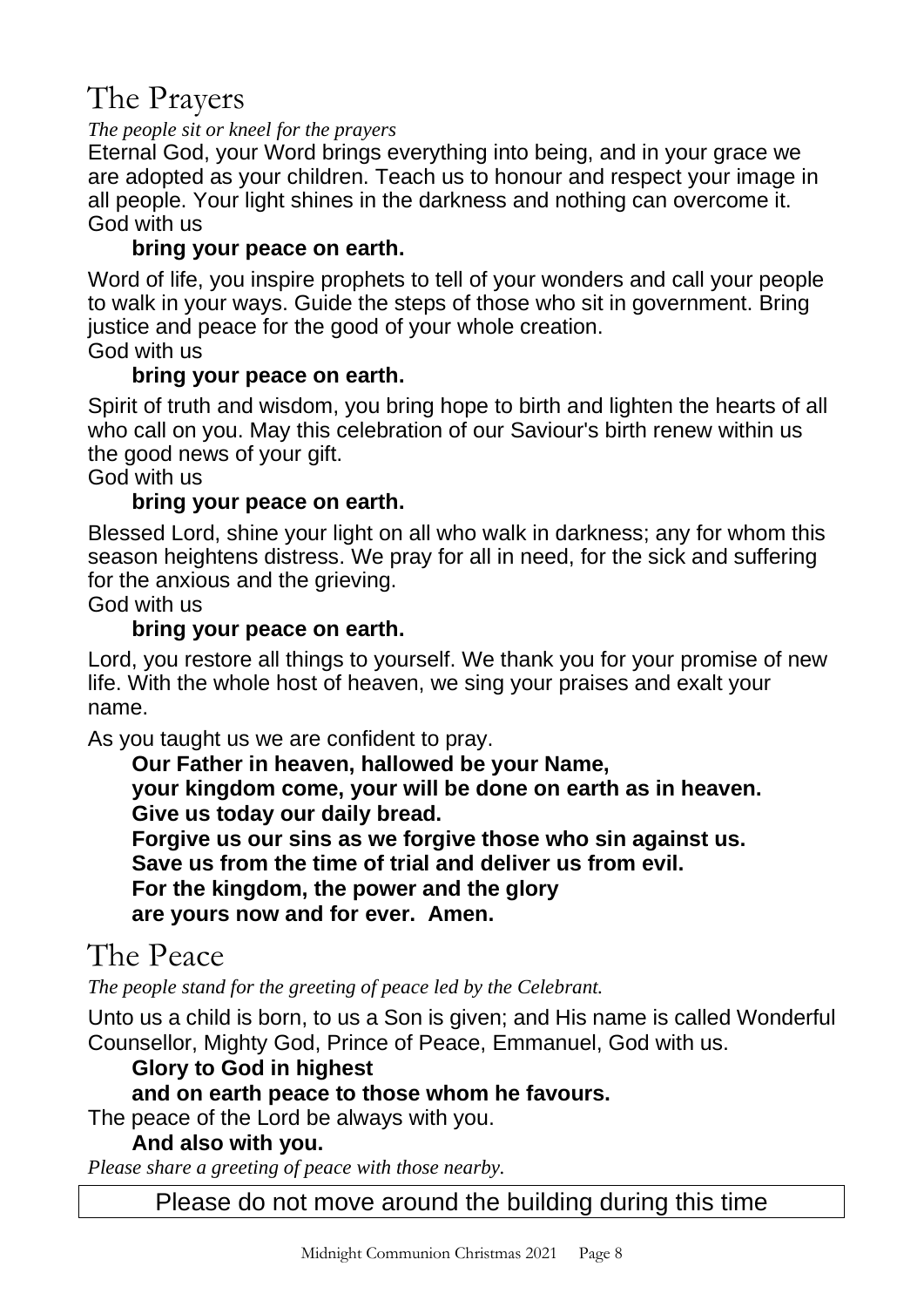# The Offertory Hymn: It came upon the midnight clear

*Carols for Choirs 1 (18) Words: E H Sears Music: English trad, adapted Arthur Sullivan A collection for the work and ministry of the Cathedral is received.*

It came upon the midnight clear That glorious song of old From angels bending near the earth To touch their harps of gold Peace on the earth goodwill to men, From heav'n's all gracious King! The world in solemn stillness lay To hear the angels sing.

Yet with the woes of sin and strife The world has suffered long; Beneath the angel-strain have rolled Two thousand years of wrong; And man, at war with man, hears not The love-song which they bring: Oh hush the noise, ye men of strife, And hear the angels sing.

Still through the cloven skies they come For lo! the days are hastening on With peaceful wings unfurled And still their heav'nly music floats O'er all the weary world Above its sad and lowly plains They bend on hov'ring wing And ever o'er its Babel sounds The blessed angels sing.

By prophet-bards foretold When with the ever-circling years Comes round the age of gold; When peace shall over all the earth Its ancient splendours fling, And the whole world send back the song Which now the angels sing.

# The Great Thanksgiving

*Led by the Celebrant. The people remain standing*

The Lord be with you. **And also with you.** Lift up your hearts. **We lift them to the Lord.** Let us give thanks to the Lord our God.

**It is right to give our thanks and praise.** All glory and honour be yours always and everywhere, mighty Creator, everliving God.

We give you thanks and praise for our Saviour Jesus Christ,

who by the power of your Spirit was born of Mary and lived as one of us.

In your Word made flesh you have caused a new light to shine in our hearts, to give the knowledge of your glory in the face of Jesus Christ.

By His death on the cross and rising to new life,

He offered the one true sacrifice for sin

and obtained an eternal deliverance for His people.

Therefore with angels and archangels, and with all the company of heaven, we proclaim your great and glorious name, for ever praising you and singing *The Choir sings*

**Holy, holy, holy, Lord God of hosts, heaven and earth are full of thy glory: Glory be to thee, O Lord most high. Blessed is he that comes in the Name of the Lord. Hosanna in the Highest.**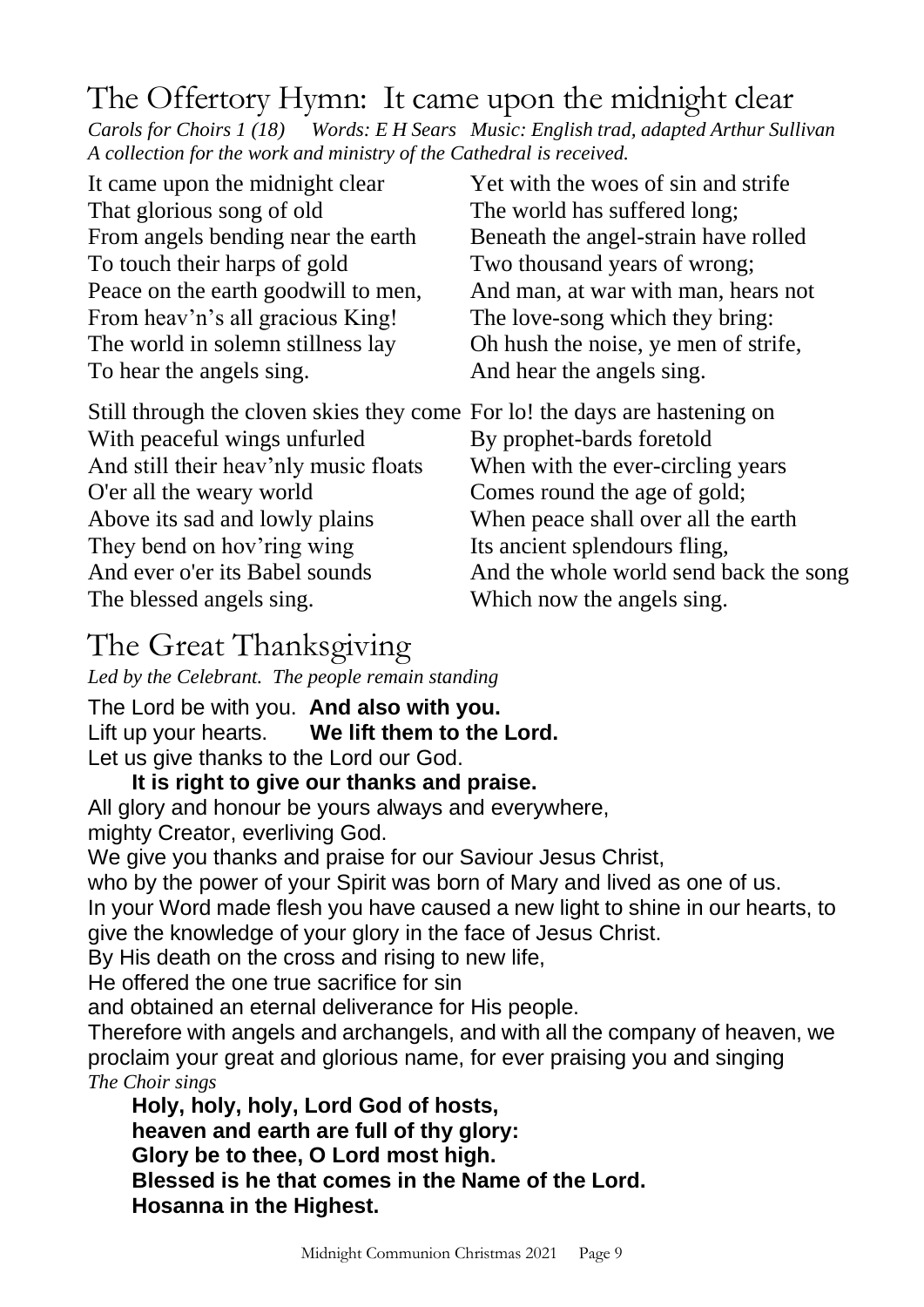Merciful God, we thank you for these gifts of your creation,

this bread and this wine,

and we pray that by your Word and Holy Spirit,

we who eat and drink them

may be partakers of Christ's body and blood.

On the night He was betrayed Jesus took bread;

and when He had given you thanks

he broke it and gave it to His disciples, saying,

'Take, eat: this is my body which is given for you.

Do this in remembrance of me.'

After supper, He took the cup and again giving you thanks;

he gave it to His disciples saying,

"Drink from this, all of you.

This is my blood of the new covenant shed for you and for many for the forgiveness of sins.

Do this, as often as you drink it, in remembrance of me."



**Christ has died; Christ is risen; Christ will come again**

Therefore, we do as our Saviour has commanded:

proclaiming His offering of himself

made once for all on the cross,

his mighty resurrection and glorious ascension,

and looking for His coming again,

we celebrate with this bread and this cup,

His one perfect and sufficient sacrifice for the sins of the whole world.

Renew us by your Holy Spirit, unite us in the body of your Son and bring us with all your people into the joy of your eternal kingdom; through Jesus Christ our Lord,

with whom and in whom, in the fellowship of the Holy Spirit,

we worship you, Father, in songs of never-ending praise: *We all sing*



**Blessing & honour & glory & power are yours forever & ever. Amen**

We break this bread to share in the body of Christ.

We who are many are one body in Christ.

**For we all share in the one bread.**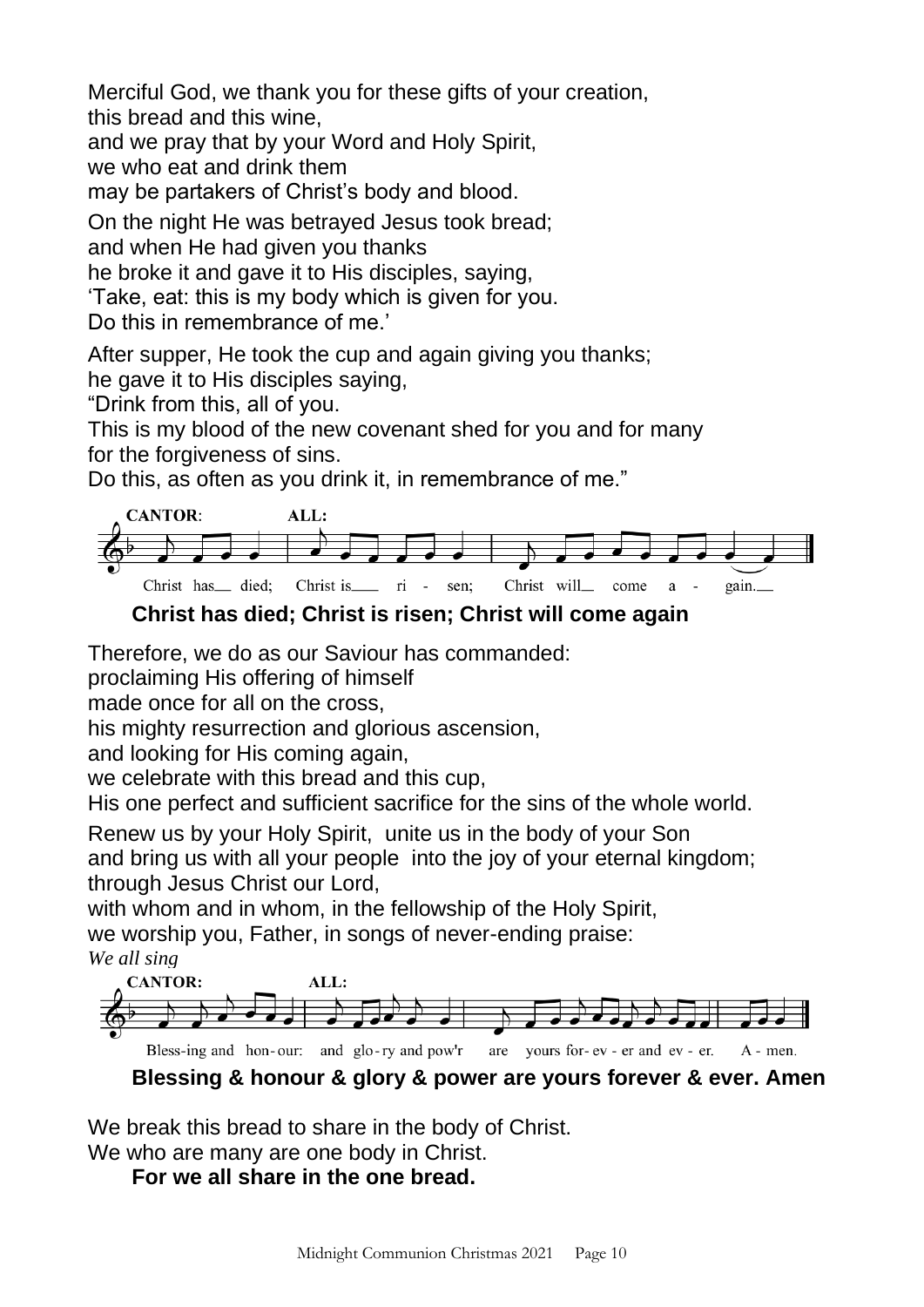Come let us take this holy sacrament of the body and blood of Christ in remembrance that he died for us, and feed on him in our hearts by faith with thanksgiving.

*The Choir sings the Agnus Dei: O Lamb of God, that takest away the sins of the world, have mercy upon us. O Lamb of God, that takest away the sins of the world, grant us peace.*

### Communion

We welcome all who have faithfully participated in the service to join with us in *Communion as we celebrate our Saviour's saving life, death and resurrection.*

*Please come forward as directed by the sides-persons.*

*You will be given a wafer pre infused with wine. There are also gluten free wafers on request.*

*Please continue to maintain physical distancing.*

*Anyone wishing to receive a blessing please keep your hands by your side. It is our custom to keep silent during the distribution of the communion.*

*Children and Communion: Children are welcome to be brought forward for a blessing. Children only take communion if they have been confirmed or if their parents are convinced they understand the meaning of taking the bread and wine and they regularly participate in Holy Communion.*

#### Please be aware of the step when entering and exiting the pews

### Communion Anthems:

*Myn Lyking Sir Christemas*

The Sending out of God's people *The Celebrant says*

God of heaven, dwelling among us, we thank you for feeding us with this holy food. By your grace keep us ever faithful to your Word made flesh that as his body in the world we may bring your presence to all people.

**Most loving God, send us into the world you love, and give us grace to go thankfully and with courage in the power of the Spirit. Amen.**